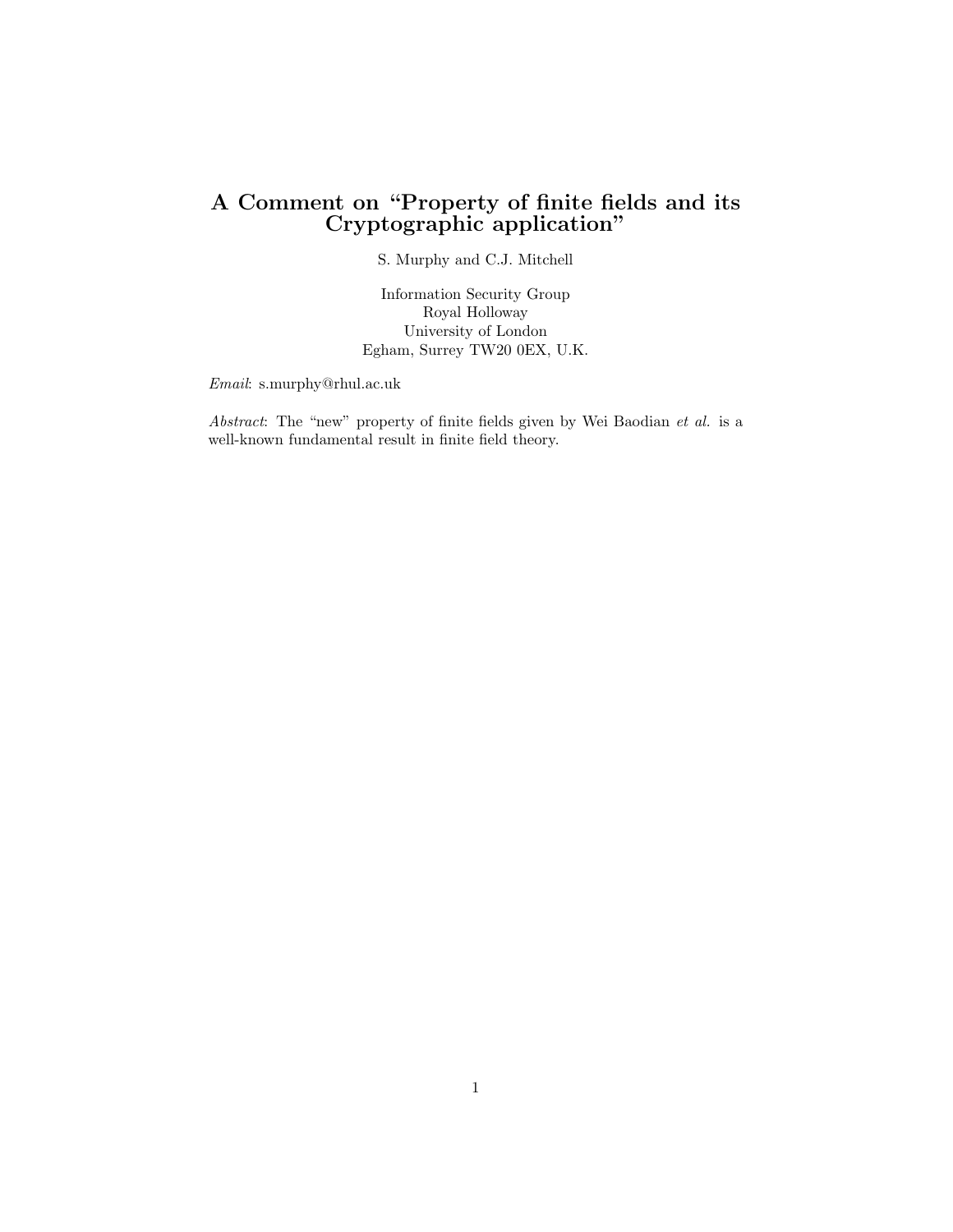The recent letter of Wei Baodian et al. [5] states that the authors have "found a new property of finite fields that has not been discussed in the classical works on finite fields (e.g.  $[1, 2]$ )". Unfortunately, this so-called "new property" is a well-known basic property of finite fields, and the main result of the paper (Theorem 4) is an imprecise statement of a standard finite field result.

Suppose  $\theta$  is a primitive element of the finite field  $F = GF(p^n)$ , an extension of degree n over  $K = GF(p)$ . Any element  $x \in F$  can be expressed tension of degree *n* over  $K = \mathbf{G} \cdot p(\mathbf{p})$ . Any element  $x \in \mathbf{P}$  can be expressed<br>as  $x = \sum_{i=0}^{n-1} x_i \theta^i$ . The problem considered by Wei Baodian *et al.* [5] is the determination of a polynomial  $G^i : GF(p^n) \to GF(p)$  such that  $G^i(x) = x_i$  $(i = 0, \ldots, n - 1)$ . The authors claim this problem has not previously been discussed, and give a solution to this problem in their Theorem 4, the crux of their paper.

*Theorem 4:*  $G^{i}(x)$  contains and only contains items of the form  $x^{p^{k}}$ ,  $k =$ 0, 1, ...,  $n - 1$ , i.e.  $G^{i}(x) = \sum_{i=0}^{n-1} c_{i,d} x^{p^{k}}$ .

However, this is a well-known result concerning the trace function. The trace function  $Tr: F \to K$  is the sum of conjugates, so  $Tr(z) = z + z^p + \ldots + z^{p^{n-1}}$ , and is the fundamental additive mapping of the finite field  $F$ . Theorem 4 is the basic property of the trace function and is well-known. For example, Lidl and Niederreiter [1] give the following (paraphrased) result.

Theorem 2.24: Let  $F = GF(p^n)$  be a finite extension of the finite field  $K = GF(p)$ , both considered as vector spaces over K. Then the linear transformations from F into K are exactly the mappings  $L_\beta(x) = Tr(\beta x)$ .

The mapping of  $x = (x_{n-1}, \ldots, x_0) \in F$  to  $x_i \in K$  is certainly a linear transformation from  $F$  to  $K$ . Thus Theorem 2.24 in one of the "classical works" on finite fields" tells us that it can be expressed as a trace function, and so immediately gives Theorem 4 of Wei Baodian et al. [5] :

$$
x_i = G^i(x) = Tr(\beta x) = \sum_{i=0}^{n-1} \beta^{p^i} x^{p^i}
$$
 for some  $\beta$ .

Indeed, the use of such a trace representation of a "component" of a finite field element is a basic technique for the analysis of stream ciphers based on linear feedback shift registers [3].

The observations of Wei Baodian et al. [5] about the Rijndael S-Box thus add nothing to the discussions of Murphy and Robshaw [4] concerning the  $GF(2)$ linear mapping of the S-Box and its linearized interpolation polynomial.

Conclusion. The claim by the authors of [5] to have found a new finite field property is unfounded.

## References

- [1] R. Lidl and H. Niederreiter. 'Finite Fields'. Cambridge University Press (Revised Edition), 1994.
- [2] R. J. McEliece. 'Finite Fields for Computer Scientists and Engineers'. Kluwer Academic, 1987.